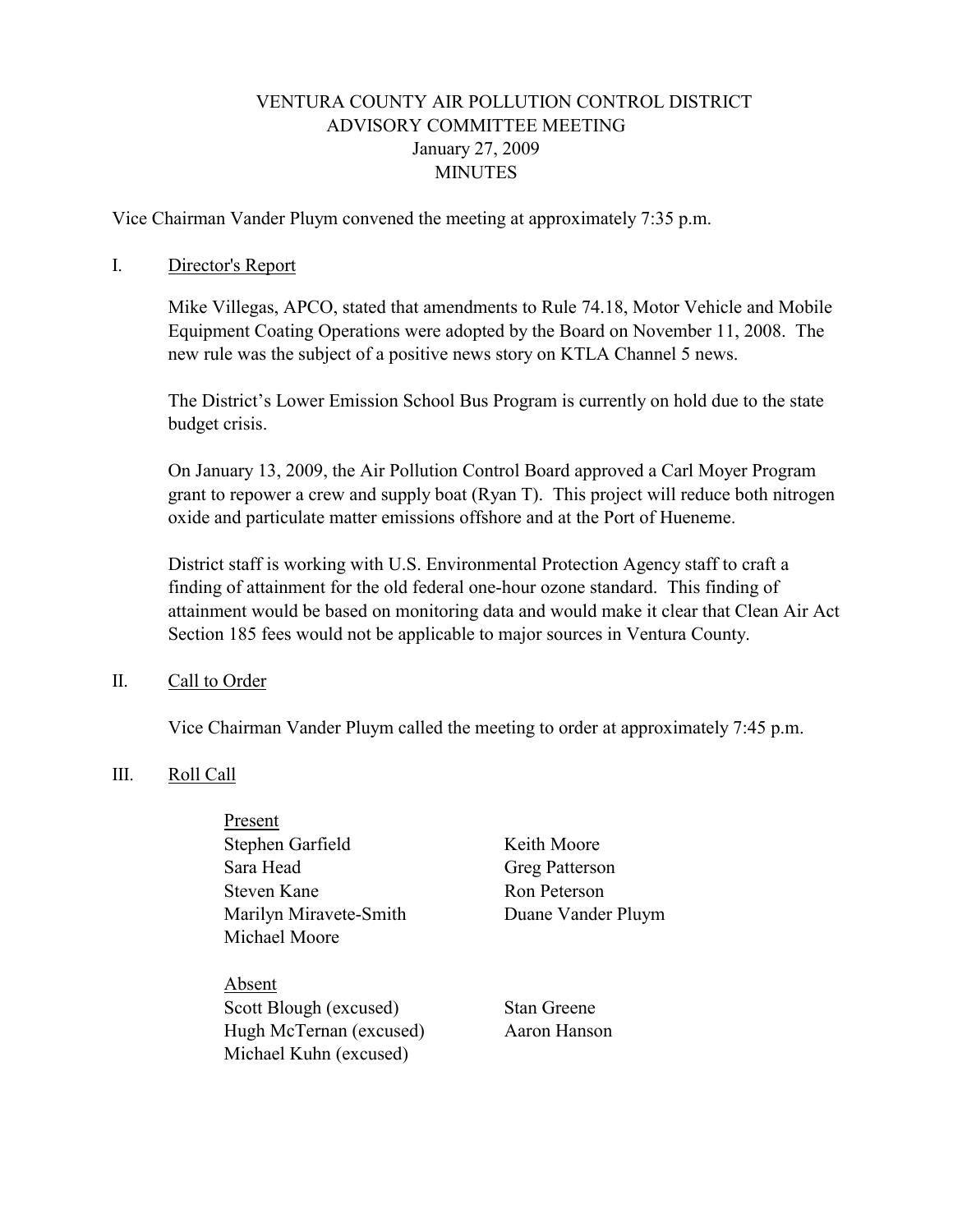| Mike Villegas        | Staff  | Don Price                |
|----------------------|--------|--------------------------|
|                      | Public |                          |
| <b>Smokey Robles</b> |        | <b>PSR</b> Environmental |
| Jim Tovias           |        | Self                     |
| Al Shalpe            |        | Self                     |
|                      |        |                          |

### IV. Minutes

The minutes of the September 23, 2008, meeting were approved as drafted.

#### V. Committee Comment

Vice Chair Vander Pluym stated that the EPA has issues with the San Joaquin Valley Unified APCD's Reasonably Available Control Technology (RACT) submittal for their State Implementation Plan. Mike Villegas, of District staff, stated that CARB has forwarded the District's RACT submittal to the EPA, and EPA had notified the District that the submittal was complete. EPA has not yet taken final action on the District's submittal.

#### VI. Public Comment

There was no public comment.

#### VII. Election of Officers

Committee member Head nominated Duane Vander Pluym to serve as Chair, Committee member Miravete-Smith seconded. Committee member Vander Pluym nominated Sara Head to serve as Vice-Chair, Committee member Miravete-Smith seconded. It was moved (Michael Moore), and seconded (Miravete-Smith), to approve the nominated slate of officers for 2009. The Committee unanimously approved the motion, by voice vote.

#### VIII. New Business

 Proposed Amendments to Rule 70, Storage and Transfer of Gasoline. Note: new business was taken prior to old business, as members of the public were in attendance to comment on the new business.

Don Price, of APCD staff, gave an overview of the proposed amendments. The main points where as follows:

• Addition of an exemption from Phase II vapor recovery for gasoline tanks where the 95 percent of the vehicles refueling from the tank are equipped with on-board refueling vapor recovery (ORVR).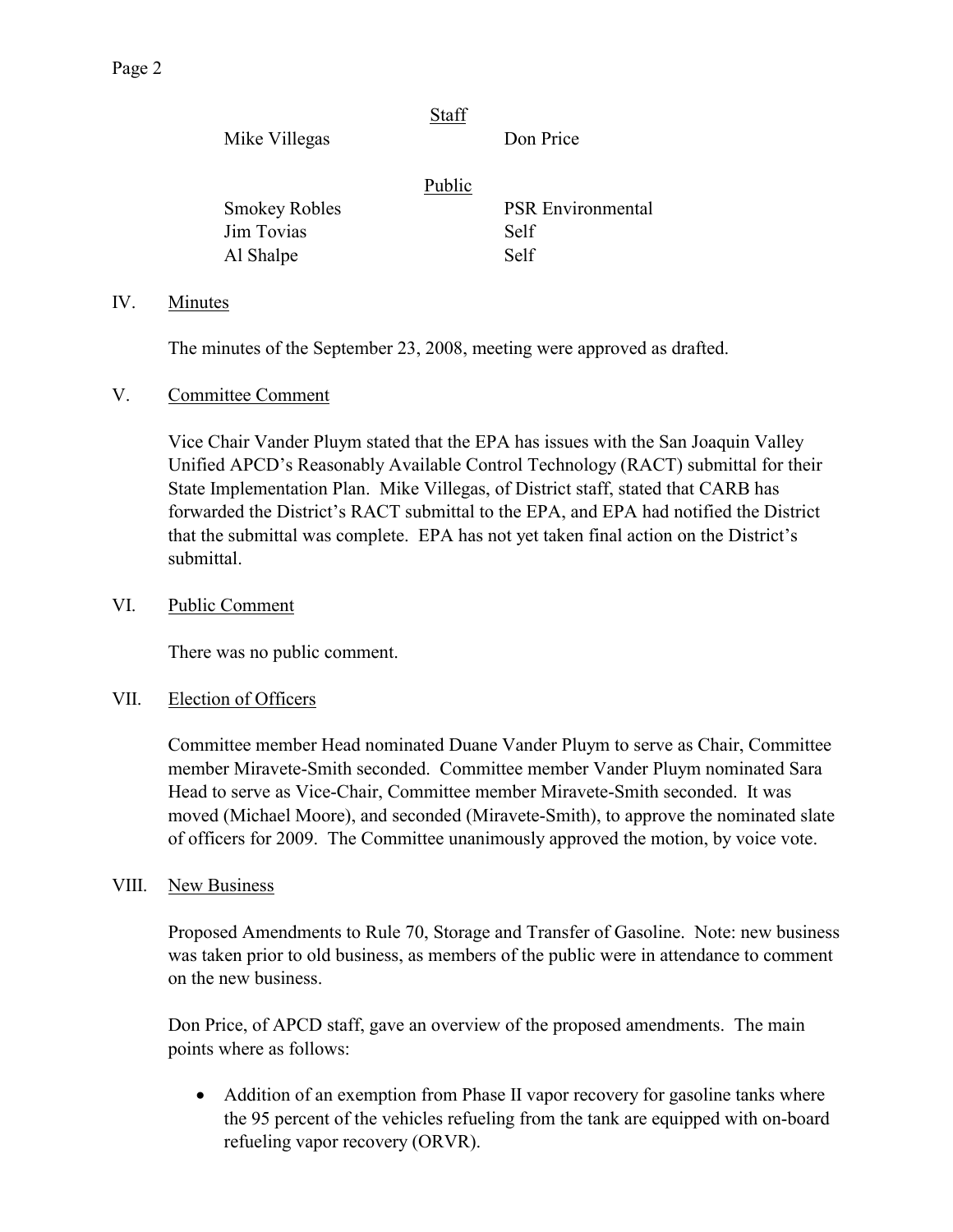- Addition of an exemption from Phase II vapor recovery for tanks dispensing E-85.
- Addition of a prohibition of standing gasoline in the Phase I spillbox
- Addition of a requirement to inspect hanging hardware (Phase II) on a daily basis.
- Revision of the definition of "major modification" to clarify that the replacement of a Phase II vapor recovery system is considered a major modification.
- Addition of a requirement to submit source test results within 14 days after completion of the test.

Smokey Robles asked if city police departments could qualify for the Phase II exemption under the ORVR exemption. Don Price replied yes, if they meet the 95 percent ORVR penetration rate and keep the required records.

Smokey Robles stated that meeting requirement to submit test results within 14 days may be difficult, as some station operators do not pay the testers in a timely manner. Mike Villegas replied that the station operators would be held responsible, and this provision should help the testers by motivating operators to pay in a timely manner.

Jim Tovias stated his general concern that government regulations, including environmental regulation, were stifling creativity and hurting business during the current economic downturn.

Al Shalpe stated that the enhanced vapor recovery (EVR) regulations were having a significant economic impact on the smaller station operators. Some of these independent stations will close their doors. Mike Villegas noted that the EVR requirements were part of a state regulation and that the District was proposing an exemption from the requirement for stations where their fleet meets the ORVR requirements. Mr. Villegas added that the District had notified the California Air Resources Board of facilities that had applied for a District permit, but could not obtain financing for the EVR upgrade.

Committee member Head asked if the issues raised by BP, in their email, had been resolved. Don Price replied that the issues had been resolved.

Committee member Michael Moore asked who would certify that a fleet of vehicles would have 95 percent penetration rate of ORVR equipped vehicles. Don Price replied that the station operator would be responsible for the certification. The station operator would need to own or control the vehicles. Examples of these fleets would be law enforcement, municipalities, utilities, new car dealerships and vehicle processors. In practice, the operator would certify the vehicles are equipped with ORVR and that the system has not been tampered with.

Committee member Michael Moore stated that the definition of E 85 (subsection J.7) seems to allow the percentage of gasoline to exceed 15 percent. Staff agreed the definition would need to be revised.